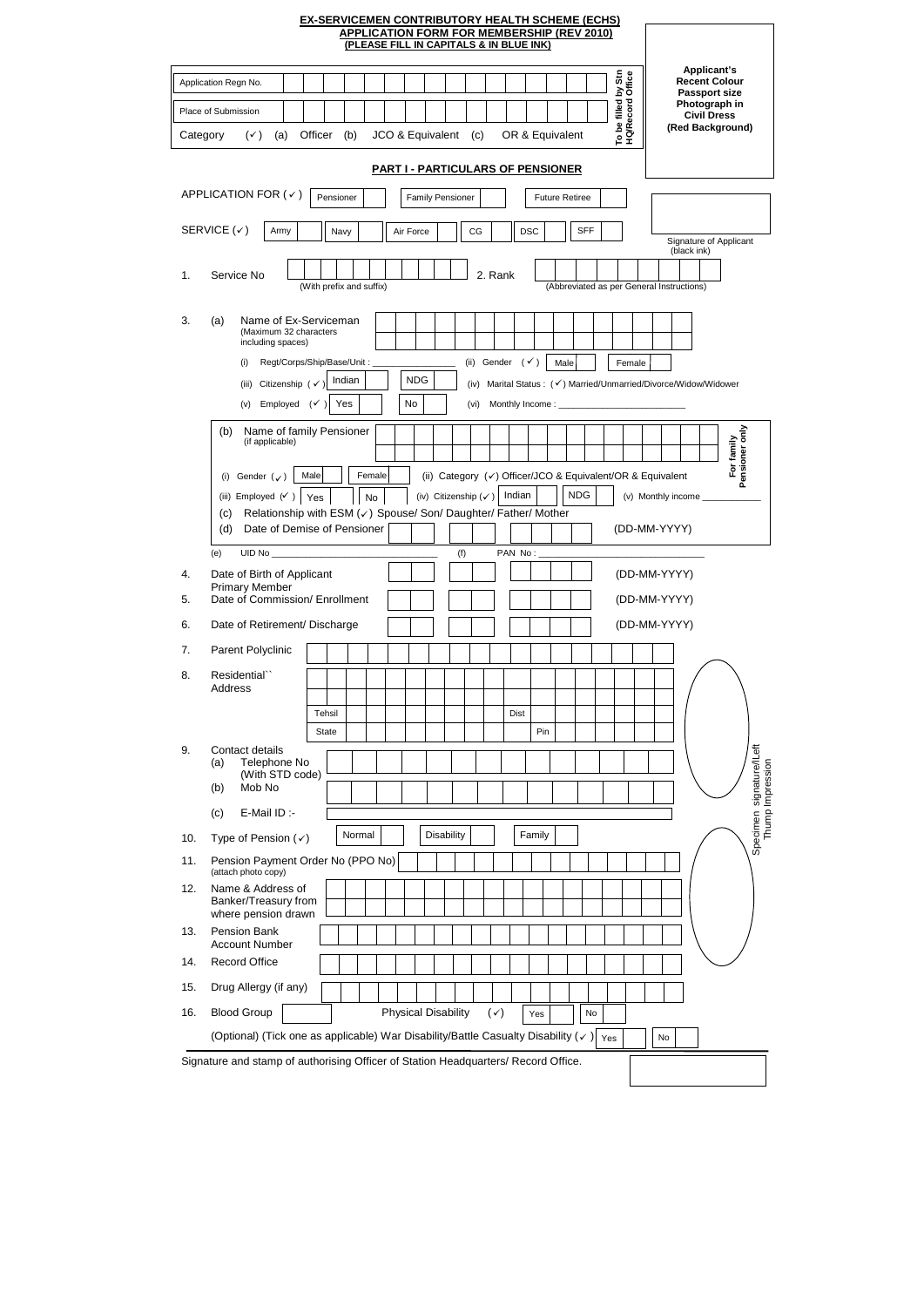2

| PART-II PARTICULARS OF DEPENDANTS                                                       |                                                                                             |
|-----------------------------------------------------------------------------------------|---------------------------------------------------------------------------------------------|
| Name of<br><b>SPOUSE</b><br>(Maximum 20 Characters including space)                     |                                                                                             |
| Gender $(\checkmark)$<br>Citizenship $(\checkmark)$<br>Male<br>Female                   | <b>NDG</b><br>Indian<br>Affix Recent Colour                                                 |
| Date of Birth                                                                           | Passport size Photo of<br>(DD-MM-YYYY)<br>SPOUSE of Pensioner<br>(Red Background)           |
| Date of Marriage                                                                        | (DD-MM-YYYY)                                                                                |
| Parent Polyclinic<br>(If not same as pensioner/<br>Family pension)                      |                                                                                             |
| No<br>Yes<br>Employed $(\checkmark)$<br>Physical Disability $(\checkmark)$              | No<br>Yes<br>Monthly Income ______________                                                  |
| PAN No:                                                                                 |                                                                                             |
| No<br>Yes<br>Name Mentioned in Service/ Discharge Book (v)                              | <b>Blood Group</b>                                                                          |
| Drug Allergy (if any)                                                                   | Optional                                                                                    |
| Residential<br>Address                                                                  |                                                                                             |
| (If not same as pensioner/<br>Family pension)<br>Tehsil                                 | Dist                                                                                        |
| State                                                                                   | Pin                                                                                         |
| Contact details<br>Tele No<br>(a)                                                       | Mob                                                                                         |
| (With STD code)<br>E Mail ID :-<br>(b)                                                  |                                                                                             |
| Name of                                                                                 |                                                                                             |
| <b>FATHER</b><br>(Maximum 20 Characters including Space)<br>Citizenship $(\checkmark)$  |                                                                                             |
| <b>NDG</b><br>Indian<br>Date of Birth                                                   | <b>Affix Recent Colour</b><br>Passport size Photo of<br>(DD-MM-YYYY)                        |
| Employed $(\checkmark)$<br>Pensioner $(\checkmark)$<br>Yes                              | <b>FATHER of Pensioner</b><br>(Red Background)<br>No                                        |
| Yes<br><b>No</b><br>No<br>Yes<br>Whether dependent on applicant ( $\checkmark$ )        | Monthly income ________                                                                     |
| Parent Polyclinic<br>(If not same as pensioner/                                         |                                                                                             |
| Family pension)<br>Name Mentioned in Service/Discharge Book (√)                         | No<br>Yes                                                                                   |
| No<br>Yes<br>PAN No:                                                                    | <b>Physical Disability</b><br>$(\checkmark)$<br><b>Blood Group</b>                          |
| Drug Allergy (if any)                                                                   | Optional                                                                                    |
| Residential                                                                             |                                                                                             |
| Address                                                                                 |                                                                                             |
| (If not same as pensioner/<br>Tehsil<br>Family pension)                                 | Dist                                                                                        |
| <b>State</b><br>Contact details                                                         | Pin                                                                                         |
| Tele No<br>(a)<br>(With STD code)                                                       | Mob                                                                                         |
| E Mail ID :-<br>(b)                                                                     |                                                                                             |
| Name of<br><b>MOTHER</b><br>(Maximum 20 Characters including Space)                     |                                                                                             |
| Indian<br>Citizenship $(\checkmark)$<br><b>NDG</b>                                      |                                                                                             |
| Date of Birth                                                                           | Affix Recent Colour<br>Passport size Photo of<br>(DD-MM-YYYY)<br><b>MOTHER of Pensioner</b> |
| Yes<br>Pensioner $(\checkmark)$<br>Employed $(\checkmark)$<br>Yes<br>No                 | (Red Background)<br>No                                                                      |
| Whether dependent on applicant<br>No<br>$(\checkmark)$<br>Yes                           | Monthly income ___                                                                          |
| Parent Polyclinic<br>(If not same as pensioner/                                         |                                                                                             |
| Family pension)<br>No<br>Name Mentioned in service/Discharge Book $(\checkmark)$<br>Yes | No<br>Yes<br>Physical Disability $(\checkmark)$                                             |
| <b>UID No __________</b><br>PAN No:                                                     | <b>Blood Group</b>                                                                          |
| Drug Allergy (if any)                                                                   | Optional                                                                                    |
| Residential                                                                             |                                                                                             |
| Address<br>(If not same as pensioner/                                                   |                                                                                             |
| Tehsil<br>Family pension)<br><b>State</b>                                               | Dist<br>Pin                                                                                 |
| Contact details<br>Tele No<br>(a)                                                       | Mob                                                                                         |
| (With STD code)<br>E Mail ID :-<br>(b)                                                  |                                                                                             |
|                                                                                         |                                                                                             |

**PART-II PARTICULARS OF DEPENDANTS**

Note :- Please attach relevant medical documents of Drug Allergy (if any) and Blood Group.

Application Regn No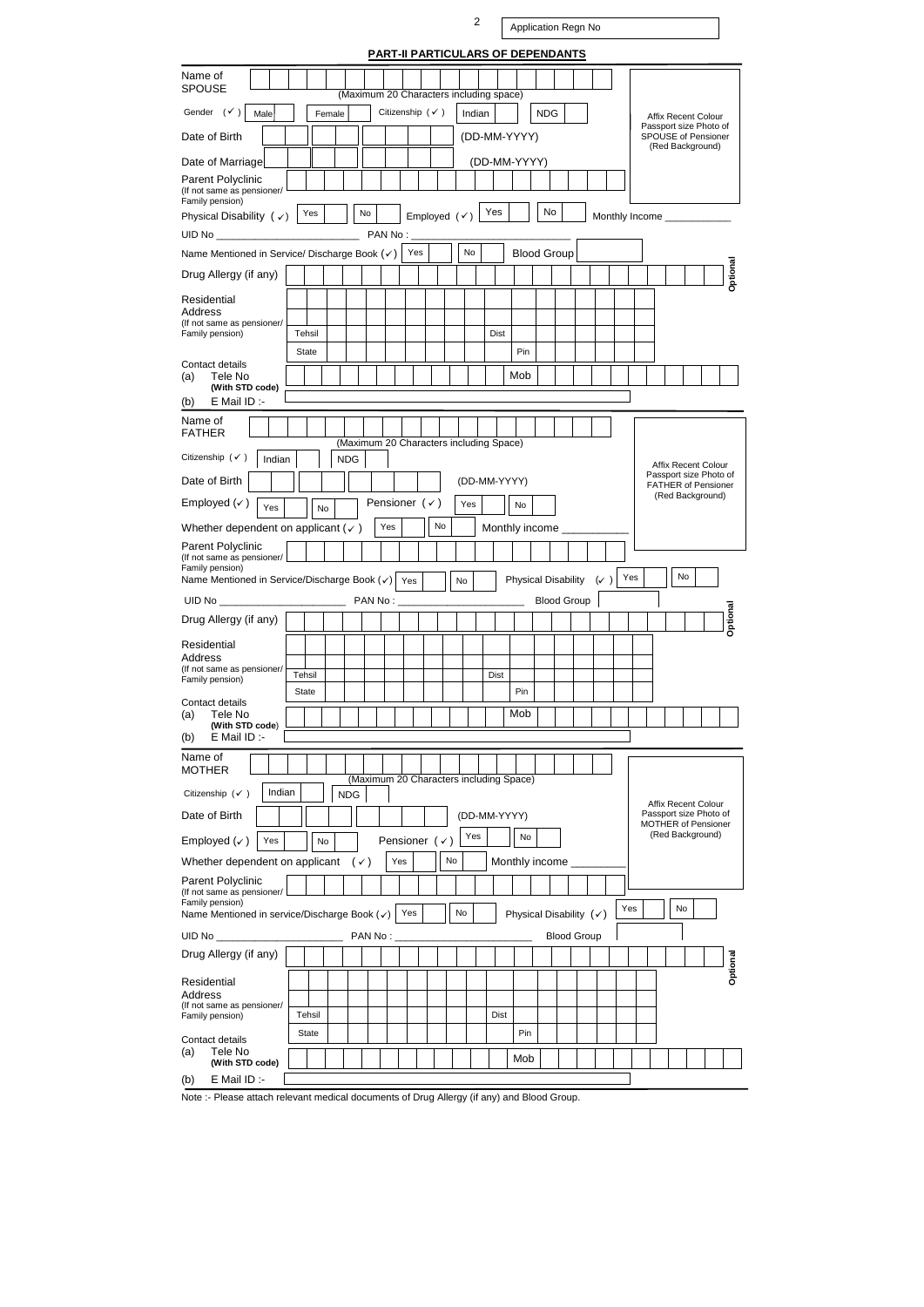3

| PART-II PARTICULARS OF DEPENDANTS                                                                                                                          |
|------------------------------------------------------------------------------------------------------------------------------------------------------------|
| Name of<br><b>CHILD</b>                                                                                                                                    |
| (Maximum 20 Characters including space)<br>Citizenship $(\checkmark)$<br><b>NDG</b><br>Indian                                                              |
| <b>Affix Recent Colour</b><br>Passport size Photo                                                                                                          |
| Date of Birth<br>(DD-MM-YYYY)<br>of CHILD of<br>Pensioner<br>No<br>Yes<br>Employed $(\checkmark)$<br>Relationship (with Ex-Serviceman)<br>(Red Background) |
| Divorcee<br>Marital Status $(\checkmark)$<br>Married<br>Unmarried<br>Widow                                                                                 |
| (For daughter only- if applicable)                                                                                                                         |
| Parent Polyclinic<br>(If not same as pensioner/                                                                                                            |
| Family pension)<br>No<br>Permanent Disability $(\checkmark)$<br>Yes<br><b>Blood Group</b>                                                                  |
| Name Mentioned in Service/Discharge Book( $\checkmark$ )<br>Part II Order Published and<br>Yes<br>No<br>Yes<br>No                                          |
| Copy/ Proof attached (v)<br>UID No __________<br>PAN No:<br>Monthly Income _                                                                               |
| Optional<br>Drug Allergy (if any)                                                                                                                          |
| Residential<br>Address                                                                                                                                     |
| (If not same as pensioner/<br>Tehsil<br>Family pension)<br>Dist                                                                                            |
| Pin<br>State<br>Contact details                                                                                                                            |
| (a)<br>Tele No<br>Mob<br>(With STD code)                                                                                                                   |
| E-Mail ID :-<br>(b)                                                                                                                                        |
| Name of<br><b>CHILD</b>                                                                                                                                    |
| (Maximum 20 Characters including space)                                                                                                                    |
| <b>NDG</b><br>Citizenship $(\checkmark)$<br>Indian<br>Affix Recent Colour<br>Passport size Photo                                                           |
| Date of Birth<br>(DD-MM-YYYY)<br>of CHILD of<br>Pensioner                                                                                                  |
| No<br>Yes<br>Employed $(\checkmark)$<br>Relationship (with Ex-Serviceman)<br>(Red Background)                                                              |
| Widow<br><b>Divorcee</b><br>Married<br>Unmarried<br>Marital Status $(\checkmark)$                                                                          |
| (For daughter only- if applicable)<br>Parent Polyclinic                                                                                                    |
| (If not same as pensioner/<br>Family pension)                                                                                                              |
| No<br>Yes<br><b>Blood Group</b><br>Permanent Disability $(\checkmark)$                                                                                     |
| No<br>Yes<br>Name mentioned in Service/ Discharge Book (v)<br>Part II Order Published and<br>Yes<br>No.<br>Copy/ Proof attached (v)                        |
| Monthly Income ___________                                                                                                                                 |
| Optional<br>Drug Allergy (if any)                                                                                                                          |
| Residential<br>Address                                                                                                                                     |
| (If not same as pensioner/<br>Family pension)<br>Tehsil<br>Dist                                                                                            |
| Pin<br>State<br>Contact details                                                                                                                            |
| (a)<br>Tele No<br>Mob<br>(With STD code)                                                                                                                   |
| E-Mail ID :-<br>(b)                                                                                                                                        |
| Name of<br><b>CHILD</b>                                                                                                                                    |
| (Maximum 20 Characters including space)<br>Citizenship $(\checkmark)$                                                                                      |
| Indian<br><b>NDG</b><br><b>Affix Recent Colour</b><br>Passport size Photo                                                                                  |
| Date of Birth<br>(DD-MM-YYYY)<br>of CHILD of<br>Pensioner<br>Yes<br>No                                                                                     |
| Employed $(\checkmark)$<br>Relationship (with Ex-Serviceman)<br>(White Background)                                                                         |
| Marital Status $(\checkmark)$<br>Divorcee<br>Widow<br>Unmarried<br>Married                                                                                 |
| (For daughter only- if applicable)<br>Parent Polyclinic<br>(If not same as pensioner/                                                                      |
| Family pension)<br>No<br>Yes<br><b>Blood Group</b><br>Permanent Disability $(\checkmark)$                                                                  |
| Name mentioned in Service/ Discharge Book (√)<br>Part II Order Published and<br>Yes<br>No<br>Yes<br>No<br>Copy/ Proof attached $(\checkmark)$              |
| PAN No:<br>UID No $\overline{\phantom{a}}$<br>Monthly Income ___                                                                                           |
| Optional<br>Drug Allergy (if any)                                                                                                                          |
| Residential                                                                                                                                                |
| Address<br>(If not same as pensioner/                                                                                                                      |
| Tehsil<br>Dist<br>Family pension)<br>Pin<br><b>State</b><br>Contact details                                                                                |
| (a)<br>Mob<br>Tele No                                                                                                                                      |
| (With STD code)                                                                                                                                            |

Application Regn No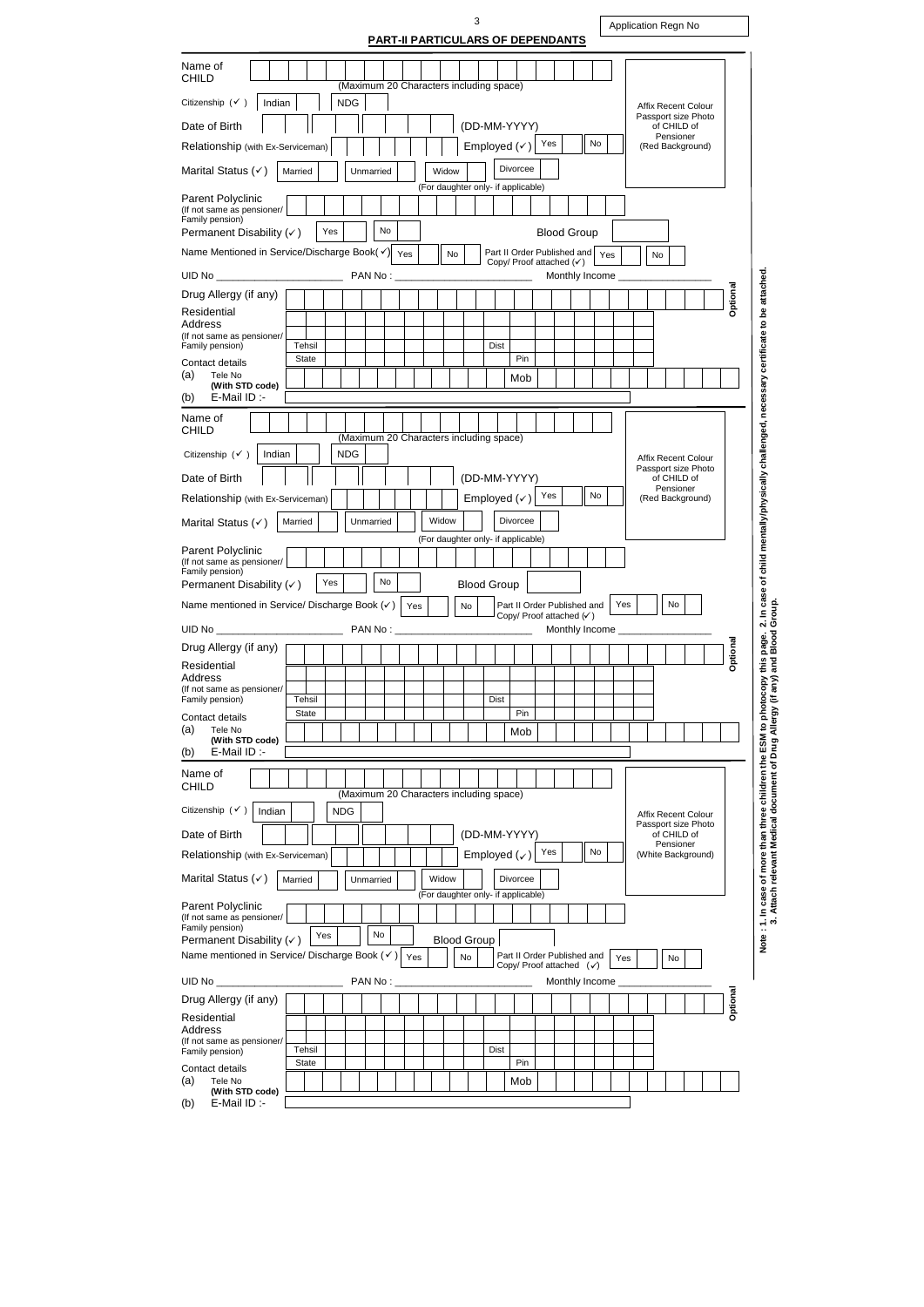| Application Regn No |
|---------------------|

# **PART-III DETAILS OF MRO PAYMENT**

## (Serial 1 to 4 to be filled by only those whose contribution NOT deducted in PPO)

| 1.   | Full<br>One<br>Two<br>Three<br>Exempted<br>Payment in full or in Installments (Tick as applicable)                                             |  |  |  |  |  |  |  |  |
|------|------------------------------------------------------------------------------------------------------------------------------------------------|--|--|--|--|--|--|--|--|
| 2.   | <b>Branch</b><br><b>Bank</b><br><b>RBI</b><br><b>SBI</b>                                                                                       |  |  |  |  |  |  |  |  |
|      |                                                                                                                                                |  |  |  |  |  |  |  |  |
| 3.   | <b>MRO No</b><br>Date of Payment                                                                                                               |  |  |  |  |  |  |  |  |
| 4.   | Amount<br>(Rupees)                                                                                                                             |  |  |  |  |  |  |  |  |
|      | PART-IV DETAILS OF PAYMENT FOR SMART CARDS                                                                                                     |  |  |  |  |  |  |  |  |
|      |                                                                                                                                                |  |  |  |  |  |  |  |  |
| 1.   | Amount (Rupees)<br><b>Total Cards Demanded</b><br>2.                                                                                           |  |  |  |  |  |  |  |  |
| 3.   | Mode of payment<br>DD No<br>Date of Draft<br><b>Bank Name</b>                                                                                  |  |  |  |  |  |  |  |  |
| Date | (DD-MM-YYYY)                                                                                                                                   |  |  |  |  |  |  |  |  |
|      | Note :- Faulty entries requiring subsequent correction will entail fresh cards being<br>(Signature of Applicant)<br>Made on additional payment |  |  |  |  |  |  |  |  |
|      | (Black ink)                                                                                                                                    |  |  |  |  |  |  |  |  |
|      | <b>PART-V TO BE FILLED BY STATION HEADQUARTERS/ RECORD OFFICE</b>                                                                              |  |  |  |  |  |  |  |  |
| 1.   | <b>Basic Pension (Rupees)</b><br>Documents Checked and Receipt issued $(\check{\mathsf{y}})$ Yes<br>2.                                         |  |  |  |  |  |  |  |  |
| 3.   | Payment Received for Smart Cards<br>Rs.                                                                                                        |  |  |  |  |  |  |  |  |
|      |                                                                                                                                                |  |  |  |  |  |  |  |  |
| 4.   | Category for Hospitalisation<br>Private<br>Semi-Private<br>General                                                                             |  |  |  |  |  |  |  |  |
| 5.   | Date of Receipt of Application from/<br>Date of Retirement of Future Retiree                                                                   |  |  |  |  |  |  |  |  |
| 6.   | Date application forwarded<br>(Signature and Stamp of Station<br>To Regional Centre<br>Headquarters/ Record Office)                            |  |  |  |  |  |  |  |  |
|      | <b>PART-VI TO BE FILLED BY REGIONAL CENTRE ECHS</b>                                                                                            |  |  |  |  |  |  |  |  |
|      |                                                                                                                                                |  |  |  |  |  |  |  |  |
| 1.   | Date of Receipt of Application Form                                                                                                            |  |  |  |  |  |  |  |  |
| 2.   | Date application forwarded to Vendor                                                                                                           |  |  |  |  |  |  |  |  |
|      | Checked by<br>Verified by<br>(Initials & No)<br>(Initials & No)                                                                                |  |  |  |  |  |  |  |  |
|      | Signature and Stamp of<br>Authorised Offr                                                                                                      |  |  |  |  |  |  |  |  |
|      | <b>SMART CARD DETAILS (to be filled on receipt from vendor)</b>                                                                                |  |  |  |  |  |  |  |  |
| 1.   | Date of Receipt of Smart Card(s)                                                                                                               |  |  |  |  |  |  |  |  |
| 2.   | ECHS No. (Mentioned in Smart Card)                                                                                                             |  |  |  |  |  |  |  |  |
| 3.   | No of Smart Card(s) issued $(v)$<br>One<br>Two<br>Five<br>Three<br>Four<br>Six                                                                 |  |  |  |  |  |  |  |  |
|      | Dispatched to<br>(a)<br>(Station HQ/ Record Office/Individual)                                                                                 |  |  |  |  |  |  |  |  |
|      | Date of Dispatch<br>(b)                                                                                                                        |  |  |  |  |  |  |  |  |
|      | Initials                                                                                                                                       |  |  |  |  |  |  |  |  |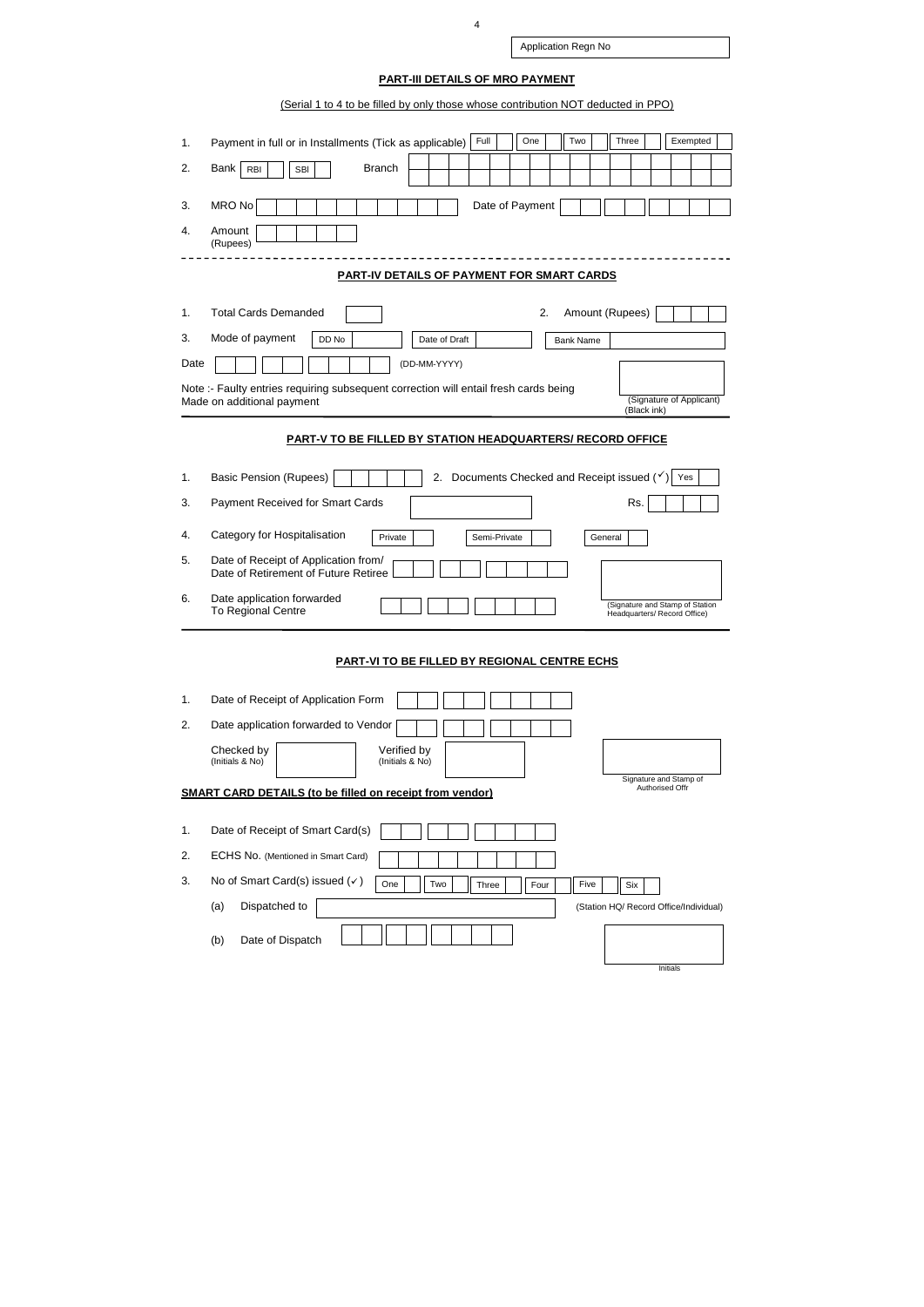|                    |                                                      |             |                                                                                                                                                                                                                                                | Registration No _____________                                                                                                                                                                                                                                            |                                                                                                                                                                                                                                                                                                    |
|--------------------|------------------------------------------------------|-------------|------------------------------------------------------------------------------------------------------------------------------------------------------------------------------------------------------------------------------------------------|--------------------------------------------------------------------------------------------------------------------------------------------------------------------------------------------------------------------------------------------------------------------------|----------------------------------------------------------------------------------------------------------------------------------------------------------------------------------------------------------------------------------------------------------------------------------------------------|
|                    |                                                      |             |                                                                                                                                                                                                                                                | <b>RECEIPT FOR DOCUMENTS CUM TEMPORARY CARD</b><br><b>EX SERVICEMEN CONTRIBUTORY HEALTH SCHEME (ECHS)</b>                                                                                                                                                                |                                                                                                                                                                                                                                                                                                    |
|                    |                                                      |             |                                                                                                                                                                                                                                                | (USE BLUE INK ONLY)                                                                                                                                                                                                                                                      |                                                                                                                                                                                                                                                                                                    |
| 1.                 |                                                      |             |                                                                                                                                                                                                                                                | towards application for membership of Ex-Servicemen Contributory Health Scheme (ECHS) :-                                                                                                                                                                                 |                                                                                                                                                                                                                                                                                                    |
|                    | (a)<br>(b)<br>(c)<br>(d)<br>(e)<br>(f)<br>(g)<br>(h) |             | Application form (duly completed) (Duplicate)<br>Photographs pasted at appropriate places.<br>Affidavit in original (duly attested).<br>Copy of MRO (where applicable).<br>Photocopy of service/discharge book /proof of dependants.<br>Cards. |                                                                                                                                                                                                                                                                          | Photocopy of PPO/Bankers certificate duly attested by bankers/treasury (where applicable).<br>Demand draft (for Smart Cards) (Rs 135/- Per card in favour of dependent Regional Centre ECHS).<br>Certificate from OIC parent Polyclinic containing old data in case of duplicate Card(s)/Change of |
| 2.                 |                                                      |             | Category for Hospitalisation $($ $\checkmark$ $)$ Private                                                                                                                                                                                      | Semi Private                                                                                                                                                                                                                                                             | General                                                                                                                                                                                                                                                                                            |
| 3.                 |                                                      |             |                                                                                                                                                                                                                                                |                                                                                                                                                                                                                                                                          |                                                                                                                                                                                                                                                                                                    |
| Place:             |                                                      | Office seal |                                                                                                                                                                                                                                                |                                                                                                                                                                                                                                                                          |                                                                                                                                                                                                                                                                                                    |
| Date:              |                                                      |             |                                                                                                                                                                                                                                                |                                                                                                                                                                                                                                                                          | Name _______________________                                                                                                                                                                                                                                                                       |
|                    |                                                      |             |                                                                                                                                                                                                                                                | Signature _______________<br>(Officer issuing temporary receipt in lieu of Smart Card)                                                                                                                                                                                   |                                                                                                                                                                                                                                                                                                    |
|                    |                                                      |             |                                                                                                                                                                                                                                                |                                                                                                                                                                                                                                                                          |                                                                                                                                                                                                                                                                                                    |
|                    | <b>PENSIONER</b>                                     |             | All photographs to be stamped by issuing Officer.<br><b>SPOUSE</b>                                                                                                                                                                             | <b>FATHER</b>                                                                                                                                                                                                                                                            | <b>MOTHER</b>                                                                                                                                                                                                                                                                                      |
|                    |                                                      |             |                                                                                                                                                                                                                                                |                                                                                                                                                                                                                                                                          |                                                                                                                                                                                                                                                                                                    |
|                    | <b>CHILD</b>                                         |             | <b>CHILD</b>                                                                                                                                                                                                                                   | <b>CHILD</b>                                                                                                                                                                                                                                                             | <b>CHILD</b>                                                                                                                                                                                                                                                                                       |
|                    | 2.<br>3.<br>4.                                       |             | individual if the ECHS card is not ready prior to his retirement.<br>The Original Receipt is valid upto a maximum of Sixty days.                                                                                                               | This original receipt is required to be returned at the time of collection of Smart Card (s).<br>Receipt will not be destroyed. This will be filed alongwith the original Application Form.<br>No Smart Card will be issued if this receipt in original is not produced. | Record Office will retain this receipt after checking the Application Form for handing over to the                                                                                                                                                                                                 |
| <b>Notes :- 1.</b> | (attach photocopy)                                   |             | Pension Payment Order No (PPO No)                                                                                                                                                                                                              |                                                                                                                                                                                                                                                                          |                                                                                                                                                                                                                                                                                                    |

**Note : Observation / complaints pertaining to SMART CARD (s) must be brought to issuing authority within 07 days of receipt of the Card (s).**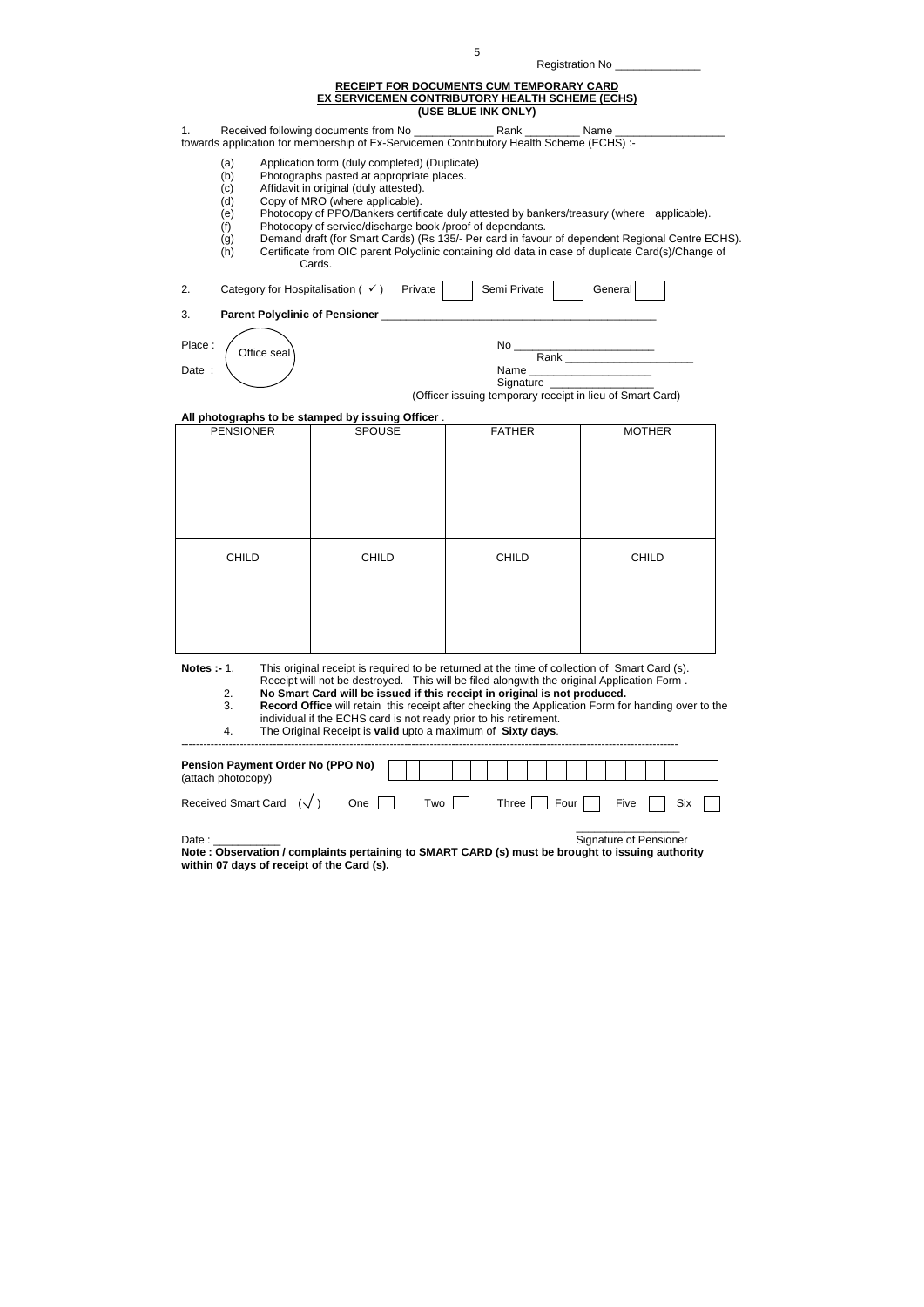**6** 

### **ABBREVIATED RANKS**

## **OFFICERS**

| <b>ARMY</b>               | <b>Abbreviation</b> | <b>NAVY</b>                                      | <b>Abbreviation</b>       | <b>AIR FORCE</b>                | <b>Abbreviation</b> | <b>Indian Coast</b><br>Guard | <b>Abbreviation</b> |
|---------------------------|---------------------|--------------------------------------------------|---------------------------|---------------------------------|---------------------|------------------------------|---------------------|
| General                   | Gen                 | <b>Admiral</b>                                   | Adm                       | <b>Air Chief</b><br>Marshal     | <b>ACM</b>          |                              |                     |
| Lieutenant<br>General     | Lt Gen              | <b>Vice Admiral/ Surg</b><br><b>Vice Admiral</b> | V Adm/<br>Surg V Adm      | Air Marshal                     | Air Mshl            | <b>Director</b><br>General   | <b>DG</b>           |
| <b>Major General</b>      | Maj Gen             | Rear Admiral/<br><b>Surg Rear Admiral</b>        | R Adm/Surg<br>R Adm       | <b>Air Vice</b><br>Marshal      | <b>AVM</b>          | Inspector<br>General         | IG                  |
| <b>Brigadier</b>          | Brig                | Commodore/<br><b>Surg Commodore</b>              | Cmde/<br><b>Surg Cmde</b> | Air<br>Commodore                | Air Cmde            | Dy Inspector                 | <b>DIG</b>          |
| <b>Colonel</b>            | Col                 | Captain/Surg<br>Captain                          | Capt (IN)/Surg<br>Capt    | Group<br>Captain                | <b>Gp Capt</b>      | <b>Commandant</b>            | Comdt               |
| Lieutenant<br>Colonel     | Lt Col              | Commander/Surg<br>Commander                      | <b>Cdr/Surg Cdr</b>       | Wing<br>Commander               | Wg Cdr              | Commandant<br>(JG)           | Comdt (JG)          |
| Major                     | Maj                 | Lt Commander/<br><b>Surg Lt Commander</b>        | Lt Cdr/<br>Surg Lt Cdr    | <b>Squadron</b><br>Leader       | San Ldr             | Dy<br>Commandant             | Dy Comdt            |
| Captain                   | Capt                | Lt /Surg Lt                                      | Lt (IN)/Surg Lt           | Flight<br>Lieutenant            | Fit Lt              | Asst<br>Commandant           | <b>Asst Comdt</b>   |
| Lieutenant                | Lt                  | Sub Lt/Surg<br>Sub Lt                            | S Lt /Surg S Lt           | <b>Flying</b><br><b>Officer</b> | Fq Offr             |                              |                     |
| <b>Gentleman</b><br>Cadet | GC.                 | Cadet                                            | Cdt                       | <b>Flight Cadet</b>             | <b>Fit Cdt</b>      | ۰                            |                     |

## **PBOR**

| <b>ARMY</b>                                                 | <b>Abbreviation</b>                            | <b>NAVY</b>                            | <b>Abbreviation</b>        | <b>AIR FORCE</b>                                       | <b>Abbreviation</b> | <b>Indian Coast</b>                                                 | Abbreviati                    |
|-------------------------------------------------------------|------------------------------------------------|----------------------------------------|----------------------------|--------------------------------------------------------|---------------------|---------------------------------------------------------------------|-------------------------------|
|                                                             |                                                |                                        |                            |                                                        |                     | Guard                                                               | on                            |
| Honorary<br>Captain                                         | <b>Hony Capt</b>                               | Honorary<br>Lieutenant                 | Hony Lt (IN)               | Honorary<br>Flight<br>Lieutenant                       | <b>Hony Flt Lt</b>  | $\blacksquare$                                                      |                               |
| Honorary<br>Lieutenant                                      | Hony Lt                                        | Honorary<br><b>Sub Lieutenant</b>      | <b>Hony Sub Lt</b><br>(IN) | Honorary<br><b>Flying</b><br>Officer                   | Hony Fg Offr        | $\blacksquare$                                                      |                               |
| <b>Subedar Major</b><br>or Risaldar<br>Major                | Sub Maj or Ris<br>Maj                          | <b>Master Chief Petty</b><br>Officer1  | MCPO <sub>1</sub>          | <b>Master</b><br>Warrant<br><b>Officer</b>             | <b>MWO</b>          | Pradhan Adhikari<br>or Pradhan<br><b>Sahayak</b><br><b>Engineer</b> | P/Adh or<br><b>PSE</b>        |
| <b>Hony Sub Maj</b><br>or Hony Ris Maj                      | <b>Hony Sub Maj</b><br>or Hony Ris<br>Maj      | $\blacksquare$                         | $\blacksquare$             | $\blacksquare$                                         | $\blacksquare$      | $\blacksquare$                                                      | $\blacksquare$                |
| Subedar or<br><b>Risaldar</b>                               | <b>Sub or Ris</b>                              | <b>Master Chief Petty</b><br>Officer 2 | MCPO <sub>2</sub>          | Warrant<br><b>Officer</b>                              | WO                  | Uttam Adhikari,<br>or Uttam Sahayak<br><b>Engineer</b>              | <b>U/Adh or</b><br><b>USE</b> |
| <b>Hony Subedar</b><br>or Hony<br><b>Risaldar</b>           | Hony Sub or<br><b>Hony Ris</b>                 |                                        |                            |                                                        |                     |                                                                     |                               |
| <b>Naib Subedar or</b><br>Naib Risaldar                     | <b>Nb Sub or Nb</b><br><b>Ris</b>              | <b>Chief Petty Officer</b>             | <b>CPO</b>                 | Junior<br>Warrant<br><b>Officer/Flight</b><br>Sergeant | <b>JWO/FIt Sgt</b>  | Adhikari, or<br>Sahayak<br>Engineer or<br>Pradhan Yantrik           | Adh or SE<br>or P/Ytk         |
| <b>Hony Naib Sub</b><br>or Hony Naib<br><b>Risaldar</b>     | <b>Hony Nb Sub</b><br>or Hony Nb<br><b>Ris</b> | $\blacksquare$                         |                            |                                                        |                     |                                                                     |                               |
| <b>Havildar or</b><br><b>Dafedar</b>                        | Hav or Dfr                                     | <b>Petty Officer</b>                   | P <sub>O</sub>             | <b>Sergeant</b>                                        | Sgt                 | <b>Pradhan Navik or</b><br>Uttam Yantrik or<br>Yantrik              | P/Nyk or<br>U/Ytk or<br>Ytk   |
| Honorary<br>Havildar or<br><b>Hony Dafedar</b>              | Hony Hav or<br><b>Hony Dfr</b>                 | $\blacksquare$                         |                            | $\blacksquare$                                         |                     |                                                                     |                               |
| <b>Naik or Lance</b><br><b>Dafedar</b>                      | Nk or LD                                       | Leading                                | Ldg                        | Corporal                                               | Cpl                 | <b>Uttam Navik</b>                                                  | <b>U/Nvk</b>                  |
| <b>Lance Naik or</b><br><b>Asst Lance</b><br><b>Dafedar</b> | <b>LNK or ALD</b>                              | Seaman I                               | Sea I                      | <b>Leading Air</b><br>Craftsman                        | <b>LAC</b>          | <b>Navik or Enrolled</b><br><b>Follower</b>                         | Nvk or<br>E/F                 |
| Sepoy (Rfn,<br>Gdsm, Swr, Spr,<br>Sigmn, Cfn, Gnr           | Sep                                            | Seaman II                              | Sea II                     | Air<br>Craftsman                                       | <b>AC</b>           |                                                                     |                               |
| Recruit                                                     | Rect                                           | Recruit                                | Rect                       | <b>Recruit</b>                                         | Rect                |                                                                     |                               |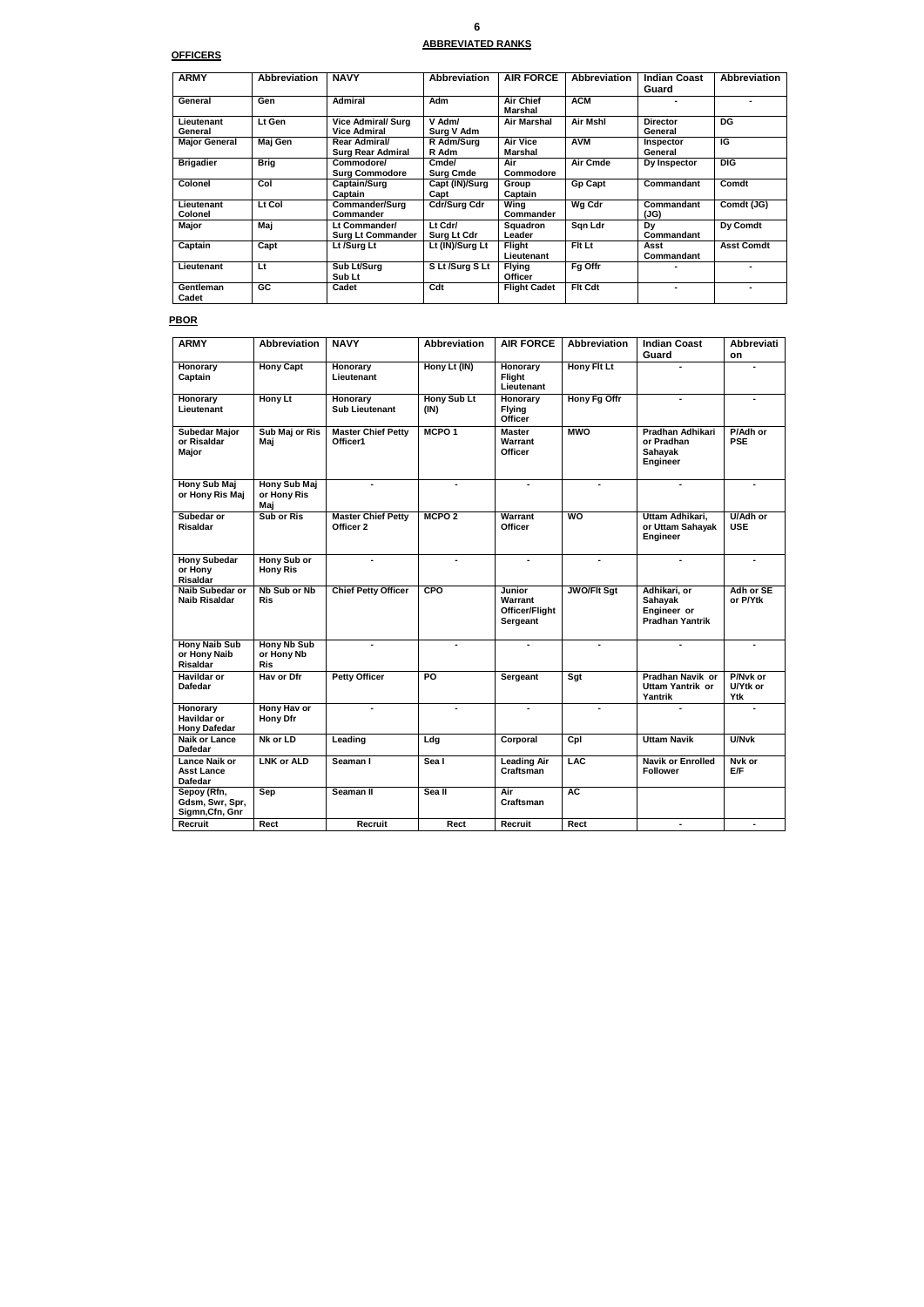#### **GENERAL INSTRUCTIONS**

#### 1. **Eligibility**

- (a) Should be an Ex-Serviceman and drawing pension/disability pension/family pension **from Controller of Defence Accounts** including Indian Coast Guard personnel.
- (b) War Widows (Veer Naris) / NOK of Battle causalities.
- (c) Personnel disabled in Operations.
- (d) Recruits medically boarded out during training and in receipt of disability pension.
- **Notes :** (i) Ex-Servicemen not drawing pension are NOT eligible.
	- (ii) To take benefits of ECHS you **CAN NOT** be drawing benefits of any other Government medical Scheme.

#### 2. **Dependents**.

- (a) Spouse including legally more than one spouse.
- (b) Unemployed Son(s) up to 25 years of age.
- (c) Unemployed/unmarried Daughter (s) including widow / legally divorced irrespective of age.
- (d) Physically/ Mentally handicapped child for life (Central Organisation letter B/49764/AG/ECHS dated 15 Feb 05 is relevant for details).
- (e) Wholly dependant Parents whose combined monthly income from all source does not exceed Rs 3500/- pm and are generally residing with the member.
- (f) Parents of deceased soldier can be eligible, subject to meeting dependency criteria.
- (g) If both husband and wife are Defence Personnel, parents of both members are eligible if both pay subscription, subject to meeting dependency criteria.
- **Notes** : (i) Widow after remarriage in receipt of family pension is eligible for ECHS membership alongwith her children from first marriage. However, her present Husband and children born later are not entitled.
	- (ii) Grandparents/Grand children are not entitled.
	- (iii) Part II Orders endorsement by service Headquarters/respective Records for marriage/children born after retirement.

#### 3. **ECHS Contribution**.

- (a) **Ex-Servicemen Retired Prior to 01 Apr 03**.
	- (i) Should deposit on time ECHS contribution in Govt treasury/Nationalised bank through MRO as per rates of subscription.
	- (ii) Four copies of MRO in Original to be prepared.
- (b) **Ex –Servicemen Retired/Retiring After 01 Apr 03.** Subscription is being deducted directly by CDA (P) and reflected in PPO.
- (c) **Rates of Subscription are as under (Subject to Revision by Govt) :-**

|                | <b>PENSION</b>             | <b>RATES OF SUBSCRIPTION</b> |  |  |
|----------------|----------------------------|------------------------------|--|--|
|                | (Uncommuted Basic Pension) |                              |  |  |
|                | + Dearness Pension)        |                              |  |  |
| Upto           | Rs 3000/-                  | Rs 1800/-                    |  |  |
| <b>Between</b> | Rs 3001 to 6000/-          | Rs 4800/-                    |  |  |
| <b>Between</b> | Rs 6001 to 10,000/-        | Rs 8400/-                    |  |  |
| <b>Between</b> | Rs 10,001 to 15,000/-      | Rs 12,000/-                  |  |  |
| Above          | Rs 15,001/-                | Rs 18,000/-                  |  |  |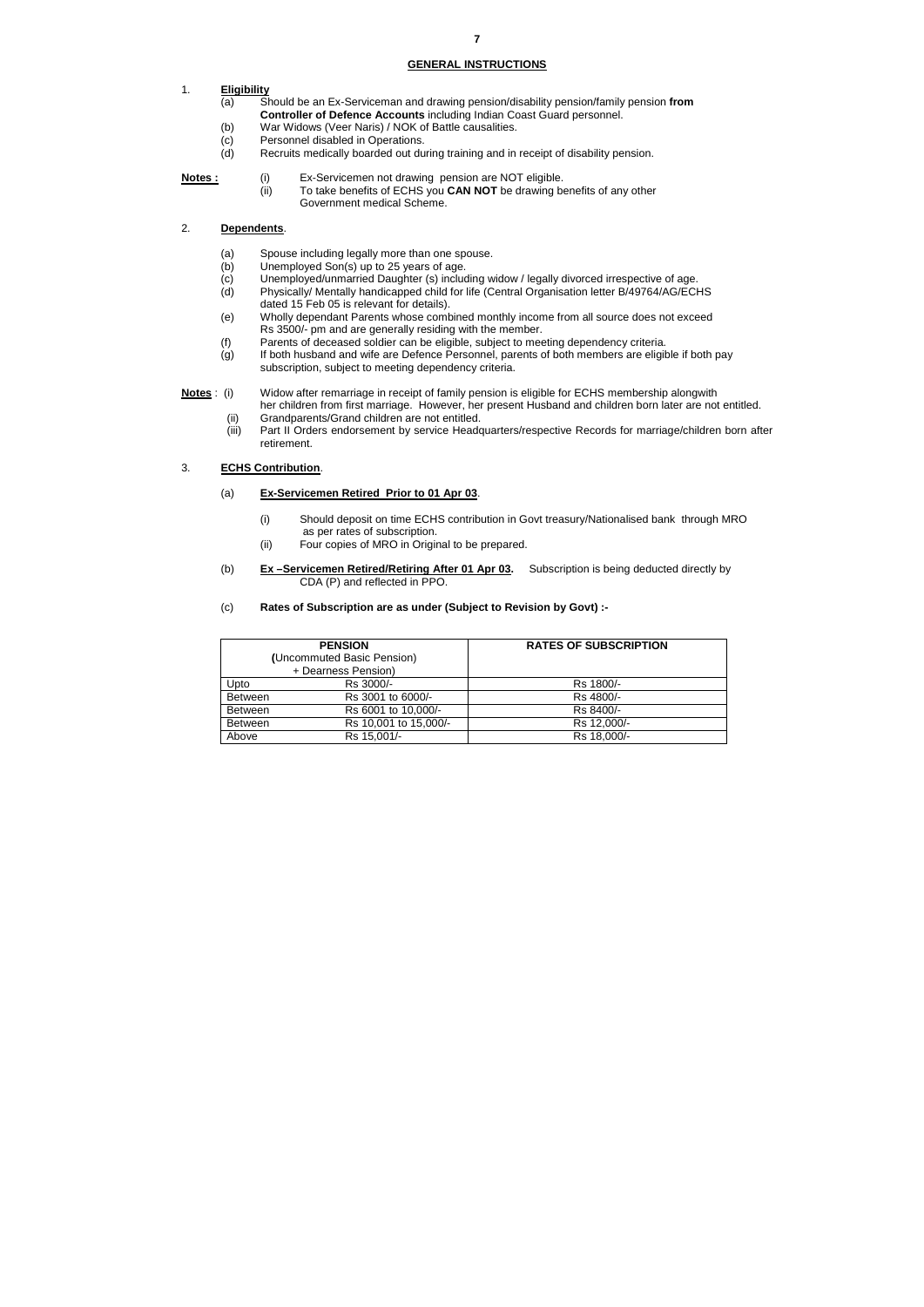- **Notes :-** (i) War Disabled Pensioners/War Widows/NOK of Battle Casualties are exempted from paying ECHS subscription.
	- (ii) Fixed medical Allowance (Rs .100/-) will be stopped from date of ECHS membership.
	- (iii) All pensioners who have retired prior to 01 Jan 1996 are exempted contribution.

#### **4. Smart Cards**

- (a) One card per beneficiary will be issued wef 01 Jun 2010.
- (b) White Card for disabled beneficiary as per eligibility.
- (c) War disabled/Battle Casualty disabled veterans will be provided with white card.
- (d) Demand draft @ Rs 135/-per card drawn in favour of :-
	- (i) **Submission After Retirement . Regional Centre ECHS** in whose jurisdiction the application is being submitted.
	- (ii) **Submission Before Retirement**. For Officers **Regional Centre ECHS, Delhi Cantt** and for PBOR in favour **Regional Centre ECHS** with which the Record Office of the pensioner is affiliated. **List of Affiliation is at page 10.**

#### **5. Filling & Submission of Forms**

#### **(a) Membership After Retirement**

- (i) Collect form from nearest Stn HQ, Polyclinic or download from internet (Website : www.indianarmy.nic.in/arechs.htm.)
- (ii) Prepare affidavit on Rs. 10/- Non- judicial stamp as per specimen given at Page 11.
- (iii) **Attach bankers certificate/DPDO certificate showing details of pension being drawn, MRO (2 Copies), PPO copy, dependency certificate, proof of identity and demand draft for cards.**
- (iv) Carry service/discharge book in original for verification.

#### **(b) Membership Before Retirement (future Retiree).**

- (i) Form to be collected and filled alongwith pension documents.
- (ii) Copy of PPO, Bankers Certificate & MRO are NOT required.
- (iii) Submit completed Application Form alongwith affidavit as follows:
	- (aa) Army Headquarters/AG's Branch MP 5/6 for **Non-AMC-Army Officers.**
	- (ab) Army Headquarters/AG's Branch MPRS(0) **for AMC, ADC & MNS Officers.**
	- (ac) Concerned Records Office (refer Page 10) **for all JCOs or OR of the Army Including DSC Personnel.**
	- (ad) Naval Headquarters/Director of Personnel (DOP) for Naval Officers.<br>(ae) Commodore Bureau of Sailors (CABs), Mumbai for Naval PBOR.
	- Commodore Bureau of Sailors (CABs), Mumbai for Naval PBOR.
	- (af) Air Headquarter/DPP & R, through last posted unit **for Air Force Officers.**
	- (ag) Air Force Reocrds Office (AFRO), Delhi Cantt  **for Air Forces PBOR.**
	- (ah) Coast fuard Headquarters **for Officer and PBOR.**

#### **(c) Retirement at Short Notice**

ECHS Membership Application Form is generally required to be submitted to concerned Record Office 5- 6 months prior to the date of retirement. However, in case of an Officer/PBOR proceeding on retirement at short notice, he/she is permitted to submit his/her ECHS Membership Application Form to concerned Record Office any time prior to the date of retirement or Even after retirement if he/she is not possession of PPO. ECHS Membership Application Form can only be submitted at nearest Stn/HQ Regional Centre by a pensioner if it is supported by PPO and all other mandatory documents.

Deduction of contribution by the CDA is no guarantee for grant of membership. Issue of Smart Card after **verification documents at ' Regional Centre/ respective Records will be considered as acceptance of membership'.**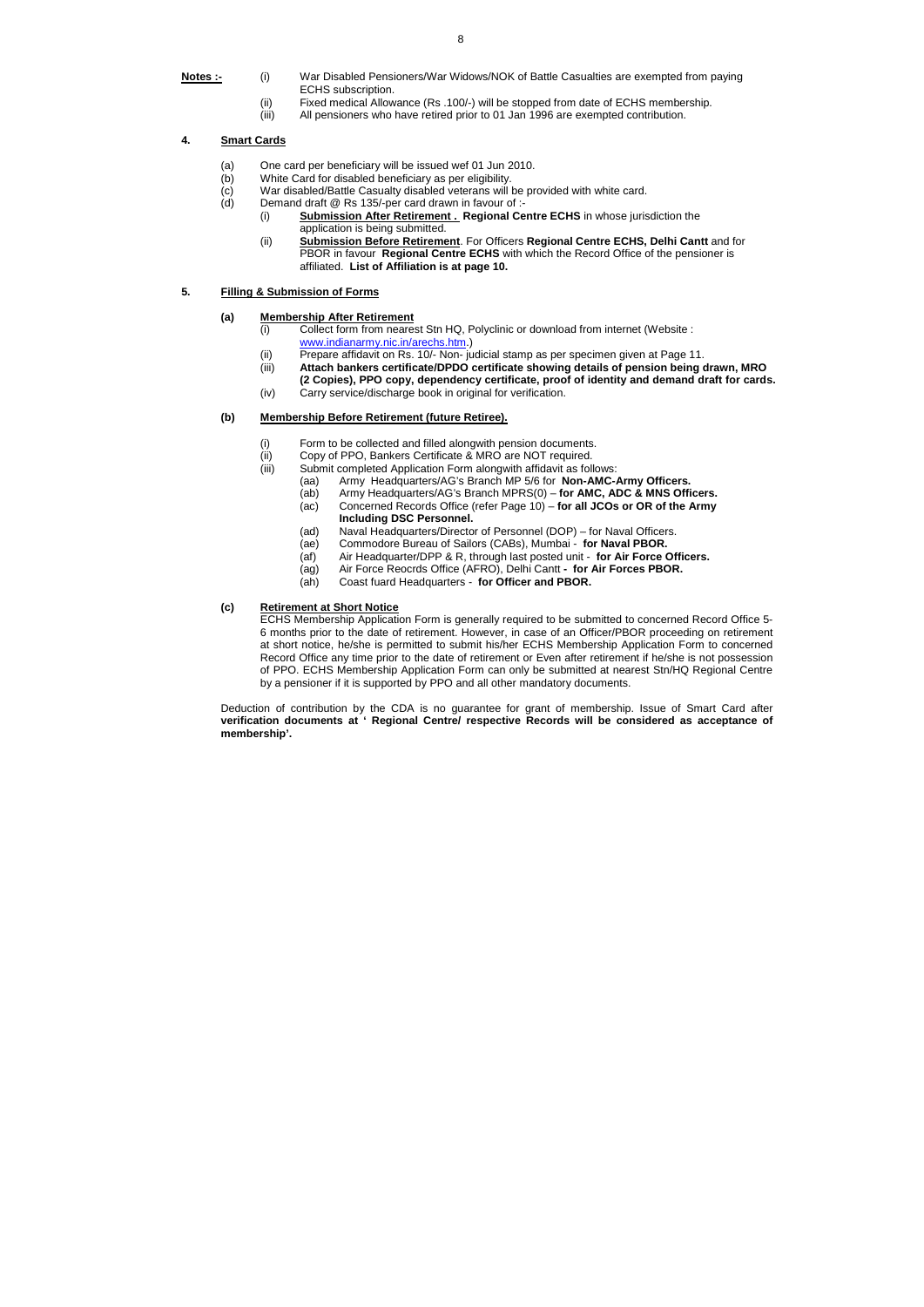- Notes: (i) Data field, as UID, PAN No, e-mail id, drug Allergy and Blood Group details may be filled up if available.
	- (ii) Smart Card will be dispatched to the Station HQ nearest to the residential address.
	- (iii) pre 1986 retirees need not deposit copy of ppo. Discharge Book/pension Book giving name of spouse and bankers certificate to be submitted with application

#### **MUST KNOW POINTS**

1. Smart Card will be issued on production of original receipt of application Form.

2. Validity of receipt is for 60 days only. In case of non receipt of Smart Card validity can be further extended upto 90 days extension by the Stn HQ. Regional Centre can accord or arng further extension till receipt of card on case to case basis.

3. The member and bonafide dependants should activate upgraded Smart card at any Polyclinics preferably at parent Polyclinic on receipt by giving thumb impression at the earliest.

4. Any false declaration/misuse of benefits will entail cancellation of membership. Central Organisation, ECHS will be the final authority for cancellation of membership

- 5. Ensure safe custody of Smart Card. Do not put in a polythene jacket
- 6. To avail treatment facilities, the ECHS member or his /her dependent is required to go to ECHS Polyclinics with the membership Card.

7. In case further treatment or investigations are required ,the polyclinics doctors will refer the patient to Service Hospital/Lab/Dental Centre or Empanelled civil facility.

8. In Military Stations patients will be referred to service Hospital only. Referrals to empanelled civil medical facilities will only be provided if Service Hospital do not have capacity

9. A list of Empanelled Hospital/Nursing Home(s), Diagnostics Centre and Dental Clinics/Centers will be available in the polyclinics for the guidance of patients. The patient will be required to report to the empanelled facility of his choice along with his ECHS membership card and referral form from ECHS Policlinic. On Completion of treatment/diagnostics procedure, he/she is not required to make any Payment, bill will be cleared by ECHS.

10. In an emergency situation, the ECHS member may not be able to follow the normal referral procedure. He can report to the nearest/most convenient Hospital, preferably a service Hospital or an Empanelled Hospital. In Such cases ,no payment is required to be made and the bill of empanelled Hospital will be cleared by ECHS. In case a member goes to a non-empanelled hospital he/she has to pay the bill and submit a claim for reimbursement to the ECHS Polyclinics subsequently. In all cases of emergency admission, the nearest **ECHS Policlinics must be informed within 48 hrs. of admission.** The reimbursement will be limited to approved CGHS rates

- 11. In case of any incorrect entry in the Smart Card .It should be brought to the notice of the issuing authority within 07 days from the receipt of Card. If brought out later Card will not be replaced free of cost.
- 12. In case any complaint /difficulty in availing medical facilities at ECHS Policlinics, please liaise/refer your correspondence (brief and to the point) to the Stn HQ in whose jurisdiction the Polyclinic is functioning.
- 13 **On receipt please activate your card as soon as possible preferably at parent policlinic.**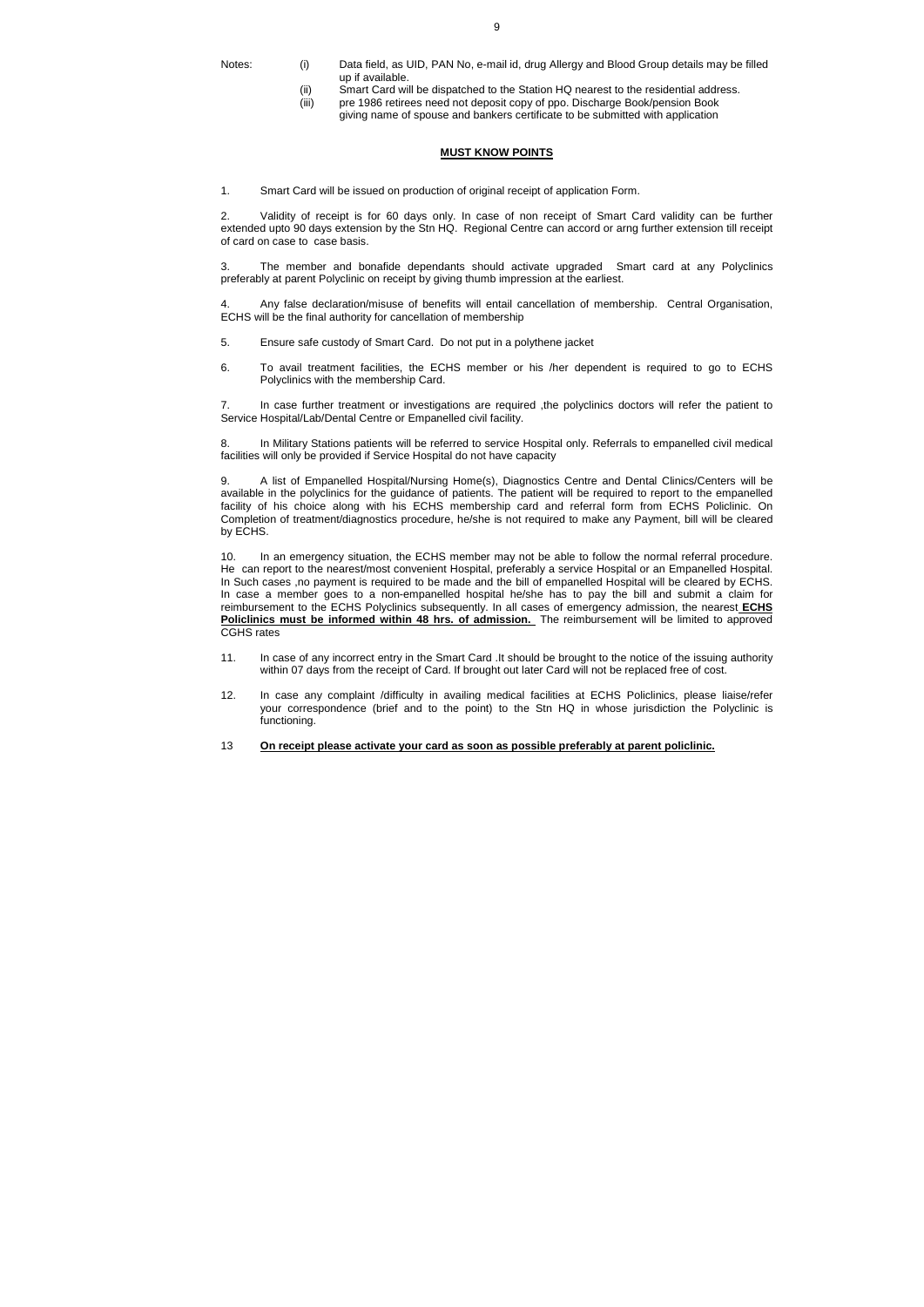| Some important DO's & DON'Ts for availing treatment are as tabulated below:<br>11. |
|------------------------------------------------------------------------------------|
|------------------------------------------------------------------------------------|

|                  | DO'S                                                        |                  | DON'T'S                                                   |
|------------------|-------------------------------------------------------------|------------------|-----------------------------------------------------------|
| $\triangleright$ | DO CARRY YOUR REGISTRATION SLIP AND                         | $\triangleright$ | PAY BILLS<br>IN<br><b>NOT</b><br>DO.<br>EMPANELLED        |
|                  | <b>IDENTIFICATION DOCUMENTS/SMART CARD</b>                  |                  | HOSPITALS-ECHS WILL CLEAR YOUR BILLS                      |
|                  | WHEN VISITING ECHS CLINICS                                  |                  | <b>INSIST</b><br>FOR<br>REFERRAL FOR<br>DO.<br><b>NOT</b> |
| ≻                | <b>AND</b><br>AVAIL<br>ALL<br><b>DIAGNOSTICS</b><br>DO.     |                  | <b>FACILITIES AVAILABLE IN THE POLICLINIC. IT</b>         |
|                  | IN<br><b>THE</b><br><b>THERAPEUTIC</b><br><b>FACILITIES</b> |                  | IS NOT AUTHORIZED.                                        |
|                  | POLYCLINICS.                                                | ➤                | DO NOT INSIST ON PARTICULAR BRAND                         |
| ➤                | DO EXERCISE<br>YOUR OPTION OF<br><b>BEING</b>               |                  | NAME OF DRUG FROM POLYCLINIC. YOU                         |
|                  | REFERRED TO EMPANELLED FACILITY OF                          |                  | MAY BE ISSUED DIFFERENT BRAND BUT                         |
|                  | YOUR STATION BUT ONLY WHEN REFERRAL                         |                  | WITH SAME PHARMACOLOGICAL                                 |
|                  | IS ADVISED BY POLYCLINICS.                                  |                  | COMPOSITION.                                              |
| ➤                | DO CARRY YOUR REFERRAL FORM AND                             | $\triangleright$ | DO NOT PURCHASE DRUGS YOURSELF AND                        |
|                  | SMART CARD. ECHS REGISTRATION SLIP TO                       |                  | ASK FOR REIMBURSEMENT. IT IS NOT                          |
|                  | THE EMPANELLED FACILITY.                                    |                  | <b>AUTHORIZED</b>                                         |
| ➤                | <b>CHOOSE</b><br><b>TRY</b><br>TO.<br>SERVICE.<br>A<br>DO.  | ➤                | NOT.<br>ACCEPT<br>SUB-STANDARD<br>DO.                     |
|                  | EMPANELLED HOSPITAL IN AN EMERGENCY.                        |                  | TREATMENT AT EMPANELLED HOSPITAL-                         |
|                  | YOU WON'T HAVE TO PAY.                                      |                  | REPORT TO YOU POLICLINIC.                                 |
| ➤                | DO INFORM YOUR POLICLINIC WITHIN 48 HRS                     |                  |                                                           |
|                  | WHEN ADMITTED DIRECTLY TO EMPANELLED                        |                  |                                                           |
|                  | OR NON-EMPANELLED HOSPITAL IN AN                            |                  |                                                           |
|                  | <b>EMERGENCY</b>                                            |                  |                                                           |
| ➤                | DO FOLLOW SOME TIME TO THE POLICLINIC                       |                  |                                                           |
|                  | TO PROCURE SUPER SPECIALTY DRUGS                            |                  |                                                           |
|                  | PRESCRIBED FOR YOU, IF NOT READILY                          |                  |                                                           |
|                  | AVAILABLE                                                   |                  |                                                           |

#### **AFFILIATION OF SERVICE HQS & RECORDS OFFICERS WITH ECHS REGIONAL CENTRES**

# **Regional Centres Affiliated Section at Service HQs & Records office** Delhi Cantt Army HQs/AG's Branch MP 5/6 and MPRS (O) - for Army officers : Naval headquarters. DOP for Naval Officers; Air Headquarters/ DPP & R - for Air force Officers; Air Force Records office<br>(AFRO) - for all Air Force PBOR; CGHQ-For Coast Guard officers / PBOR and RAJPUTANA for all Air Force PBOR;CGHQ-For Coast Guard officers /PBOR and RAJPUTANA RIFLES. Pune **Armourd Corps; Regiment of Artillery; Army Air Defence; Mechanised Infantry; Bombay**  Engineer Group (BEG), BRIGADE OF guards; Intelligence Corps; Army Physical Training Corps (APTC), Army Postal Service (APS). Patna PUNJAB Regiment; SIKH Regiment; BIHAR Regiment; 3 & 9 GORKHA RIFLES; Army Service Corps (AT). Lucknow Bengal Engineer Group (BEG) Regiment; RAJPUT Regiment; JAT Regiment; SIKH Light Infantry Regiment; GARHWAL RIFLES; KUMAON Regiment; 11 GORKHA RIFLES; Army Medical Corps (AMC); Remount & Veterinary Corps (RVC). Hyderabad MARATHA Light Infantry; Army Ordnance Corps (AOC), Electronic and Mechanical Engineers (EME). Jabalpur Corps of Signals; GRENADIER Regiment; MAHAR Regiment; Jammu & Kashmir Rifles (JAK RIF);Army Education Crops (AEC), DOGRA Regiment. Jammu Jammu & Kashmir Light Infantry (JAK LI); LADAKH SCOUTS. Guwahati ASSAM Regiment; 5 & 8 GORKHA RIFLES. Chandimandir 1 & 4 GORKHA RIFLES. Chennai Madras Engineers Group (MEG); PARACHUTE Regiment; MADRAS Regiment; Army Service Corps (South); Corps of Military Police (CMP); Pioneer Corps. Kochi CABS, Mumbai- for all Navy PBOR; Defence Security Corps (DSC).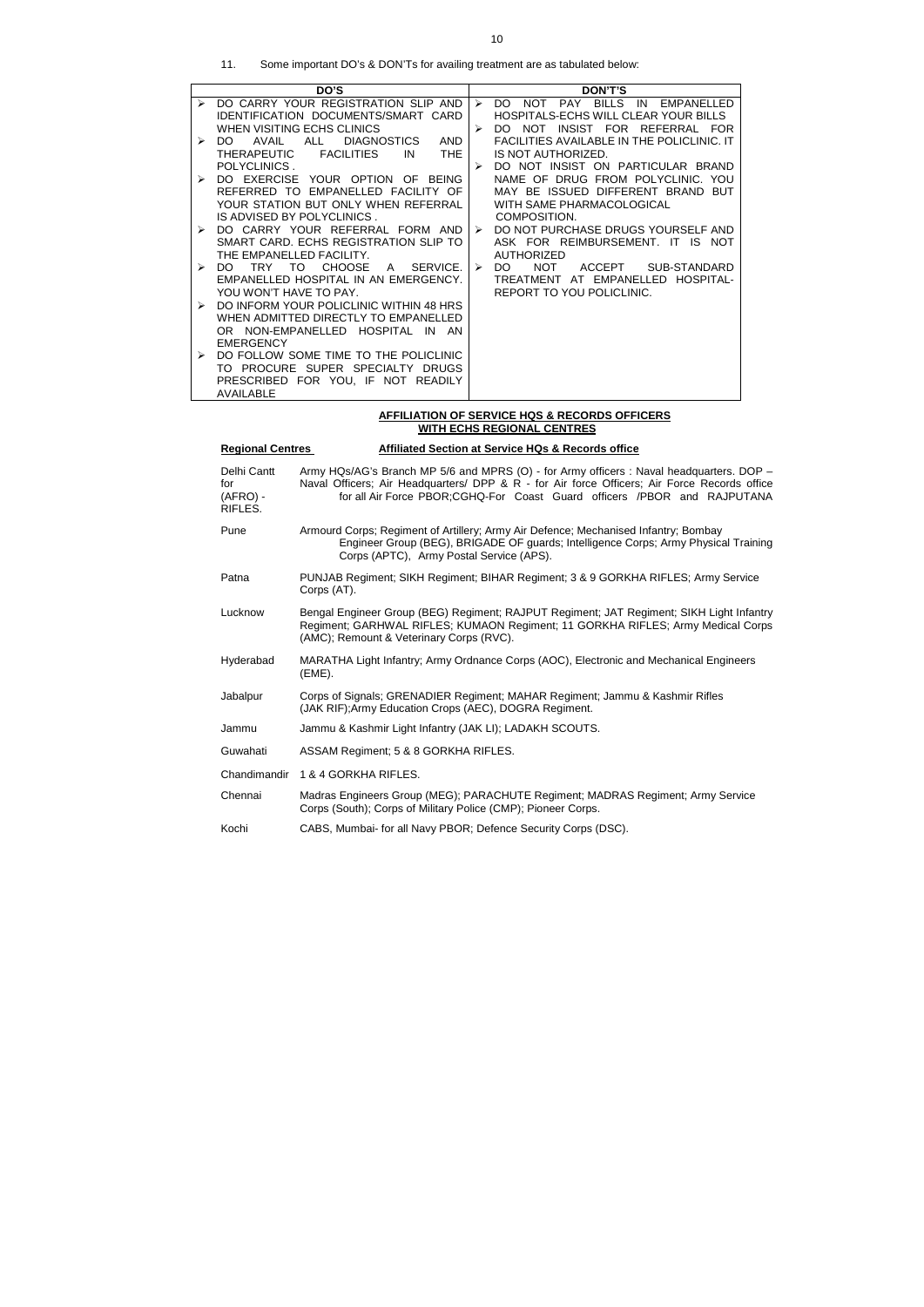#### **SAMPLE OF AFFIDAVIT (For initial application)**

#### AFFIDAVIT ON Rs. 10/- NON JUDICIAL STAMP PAPER and TO BE ATTESTED BY MAGISTRATE/NOTARY PUBLIC DECLARATION

|    |                      | solemnly affirm and declare as follows:-                          |     |                                                                                                            |
|----|----------------------|-------------------------------------------------------------------|-----|------------------------------------------------------------------------------------------------------------|
|    |                      |                                                                   | or  |                                                                                                            |
|    |                      | I, ___________________wife/Father/Mother/Daughter/Son Service No  |     | Rank_____________                                                                                          |
|    |                      |                                                                   |     | solemnly affirm and                                                                                        |
|    | declare as follows:- |                                                                   |     |                                                                                                            |
| 1. |                      | That I am/will be drawing pension vide PCDA Pension Payment Order |     |                                                                                                            |
|    |                      |                                                                   |     |                                                                                                            |
| 2. |                      |                                                                   |     | That I have the following legal dependent(s) whose photograph(s) is/are affixed below on this Affidavit :- |
|    | <b>Name</b>          | <b>Relationship</b>                                               | Age | Date of Birth Part II Order No/CRD/SD/POR No                                                               |

Signed Photo of Dependent giving name, Signed Photo of Dependent giving name, Relationship and Identification mark Relationship and Identification mark

#### **(Photographs(s) to be pasted and signed across by the Applicant)**

3. (a) That the combined monthly income (from all sources including income accruing from house/other immovable property/fixed deposit etc) of my dependant father and /or dependent mother is less than Rs 3500/-

 (b) That is hereby certified that my parents (father/mother or both) do not draw any pension from Central Govt/State Govt/PSUs/any Private Organisation and are physically residing with me.

|                                    | Certified that the above statement is declared before me at (Place)---------on this -------------day of (Month)---------- |  |
|------------------------------------|---------------------------------------------------------------------------------------------------------------------------|--|
|                                    |                                                                                                                           |  |
|                                    |                                                                                                                           |  |
|                                    |                                                                                                                           |  |
| (Father's name of second witness). |                                                                                                                           |  |

- 4. That my child/ children is/are dependant on me and is/are NOT earning more than Rs. 3500/- per month, & that my daughter(s) is/are NOT married.
- 5. I shall inform the ECHS immediately of his/her/their employment of earning more than Rs 3500/PM.
- 6. That in case of any change in the status of my dependants (due to death, marriage, employment), I will inform Station Headquarters, ECHS Cell at the earliest and will stop use of ECHS facilities. I will refund in full, the cost of any treatment that my dependent may have received after he/she became ineligible. I shall be liable for civil/criminal action should I fail to do so.
- 7. (a) That I am NOT a member of any other medical scheme funded by Central Govt, PSU or any other Govt undertaking.
	- (b) That my spouse is NOT a member CGHS or any other Govt Scheme.
- 8. I understand that in case I have submitted any incorrect information, or if any ECHS Membership Card is misused or used by any unauthorised person, my membership will be cancelled without any notice or further hearing. In addition, I will forfeit my contribution and I will pay the entire cost of expenditure incurred on such unauthorised person(s). I will also be liable for legal action by the ECHS Organisation. I will also immediately report the loss of my ECHS membership card to the nearest Station Headquarters.
- 9. That in case of any misuse of Smart Cards(s) or tampering with bills or attempt to defraud, once I become a member , I will forfeit my membership automatically.
- 10. I undertake that in case of any misbehavior, on my part with Polyclinic Staff, my membership may be suspended/cancelled/ terminated.
- 11. I understand that the contribution I am making is a one time token amount and is not refundable even if I do not make use of any ECHS facility or opt out of ECHS Scheme.

#### **VERIFICATION**

I, the deponent above named, do hereby solemnly declare and verify that the contents of the above affidavit are true to the best of my knowledge and belief, and nothing material has been concealed or suppressed therefrom. Verified at (place)-----------------------on this (date)-----------------day of (Month)---------------------------Year-----------

#### Signature of Deponent

#### **ATTESTATION**

 **WITNESS** Signature of Witness No.1 Signature of Witness No.2 1. (Name in Block Capitals) 1. (Name in Block Capitals) (Full Postal Address)(Full Postal Address

**ATTESTED BY MAGISTRATE/NOTARY PUBLIC**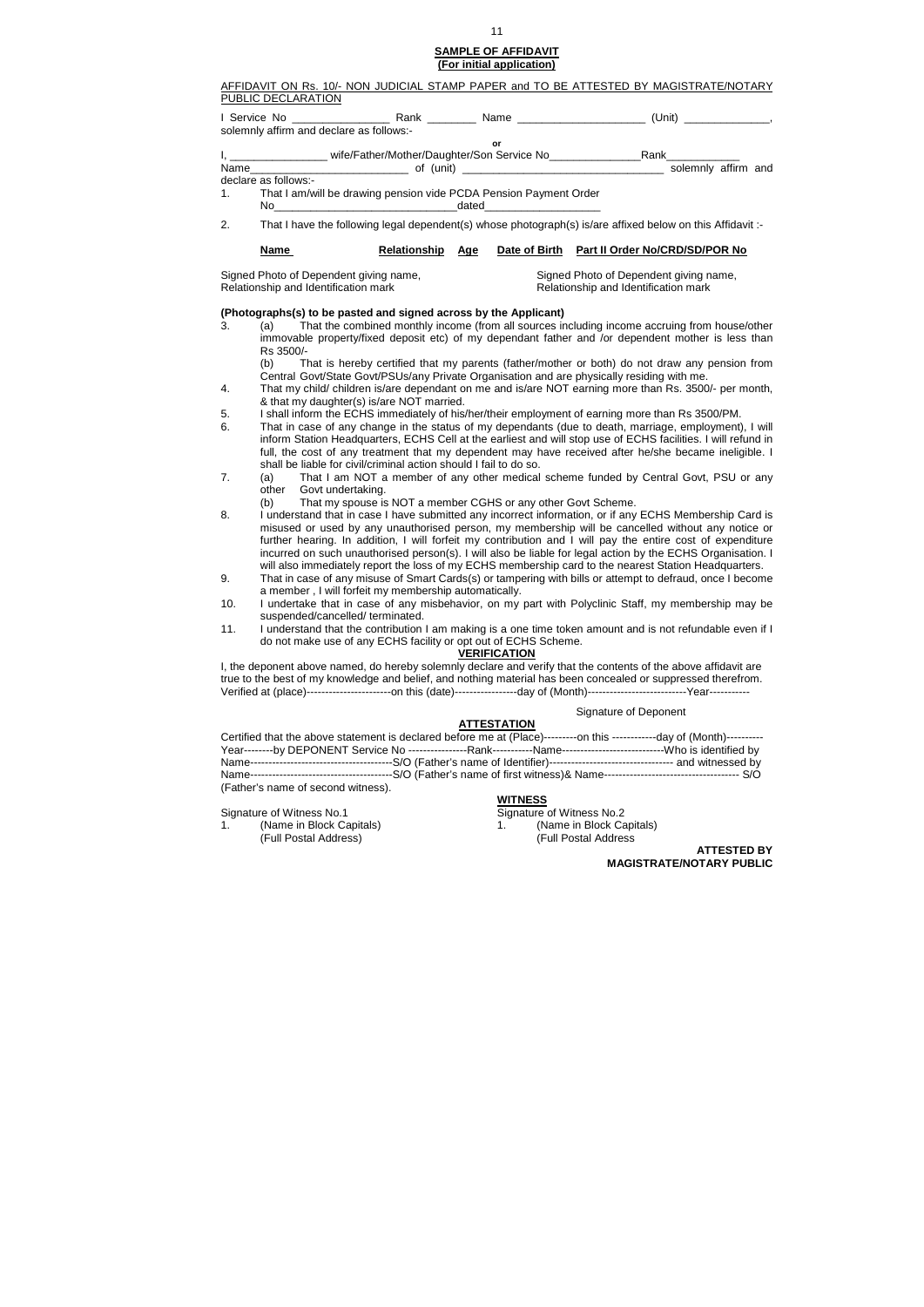**in lieu of IAFF (A) 507** 

## **MILITARY RECEIVABLE ORDER**

|                                                                                                                                                                | (TO be filled in by MKO issuing additionly)                                                                    |               |                                    |             |              |  |
|----------------------------------------------------------------------------------------------------------------------------------------------------------------|----------------------------------------------------------------------------------------------------------------|---------------|------------------------------------|-------------|--------------|--|
| Received a sum of Rs                                                                                                                                           |                                                                                                                |               |                                    |             |              |  |
| Total (Rs in words)                                                                                                                                            |                                                                                                                |               |                                    |             |              |  |
| ----- Crores<br>------ lakhs                                                                                                                                   | --- thousands                                                                                                  | ---- hundreds |                                    | ------ Tens | ------ units |  |
|                                                                                                                                                                |                                                                                                                |               |                                    |             |              |  |
| By Cash/Cheque No  Date  Bank  for credit to PCDA/CDA                                                                                                          |                                                                                                                |               |                                    |             |              |  |
|                                                                                                                                                                |                                                                                                                |               |                                    |             |              |  |
|                                                                                                                                                                |                                                                                                                |               | (Signature of the Issuing Officer) |             |              |  |
| <b>BSR Code</b><br>DDMMYY                                                                                                                                      | Serial No                                                                                                      |               |                                    |             | Unit/Officer |  |
| <b>Bank Seal</b>                                                                                                                                               |                                                                                                                |               |                                    |             |              |  |
|                                                                                                                                                                | Depositor's Counterfoil-1 (To be retained by the Depositor)<br>(To be filled up by Treasury/RBI/Bank)          |               |                                    |             |              |  |
| Treasury/RBI/Bank                                                                                                                                              |                                                                                                                |               |                                    |             | Dated        |  |
| Received a sum of Rs ………………………………(Rupees ……………………………………… Only)from ………………<br>(individual/Unit/Officer) on account of  for credit toPCDA/CDA as Defence Receipt |                                                                                                                |               |                                    |             |              |  |
| <b>BSR Code</b>                                                                                                                                                | DDMMYY<br>Serial No                                                                                            |               |                                    |             |              |  |
| <b>Bank Seal</b>                                                                                                                                               |                                                                                                                |               |                                    |             |              |  |
|                                                                                                                                                                | Depositor's Counterfoil-2 (To be forwarded to PCDA/CDA)<br>(To be filled up by Treasury/RBI/Bank)              |               |                                    |             | Dated        |  |
| Treasury/RBI/Bank<br>Received a sum of Rs<br>(individual/Unit/Officer) on account of  for credit to PCDA/CDA  as Defence<br>Receipt                            | ………………(Rupees ……………………………………… Only) from……………                                                                  |               |                                    |             |              |  |
| DDMMYY<br><b>BSR Code</b>                                                                                                                                      | Serial No                                                                                                      |               |                                    |             |              |  |
| <b>Bank Seal</b>                                                                                                                                               |                                                                                                                |               |                                    |             |              |  |
|                                                                                                                                                                | Depositor's Counterfoil-3 (To be retained by Stn HQ/Regional Centre)<br>(To be filled up by Treasury/RBI/Bank) |               |                                    |             | Dated        |  |
| Treasury/RBI/Bank<br>(individual/Unit/Officer) on account of  for credit to PCDA/CDA  as Defence<br>Receipt                                                    |                                                                                                                |               |                                    |             |              |  |
| <b>BSR Code</b><br>DDMMYY                                                                                                                                      | Serial No                                                                                                      |               |                                    |             |              |  |
| <b>Bank Seal</b>                                                                                                                                               |                                                                                                                |               |                                    |             |              |  |

Bank's Counterfoil (To be forwarded to the CDA) (To be filled in by MRO issuing authority)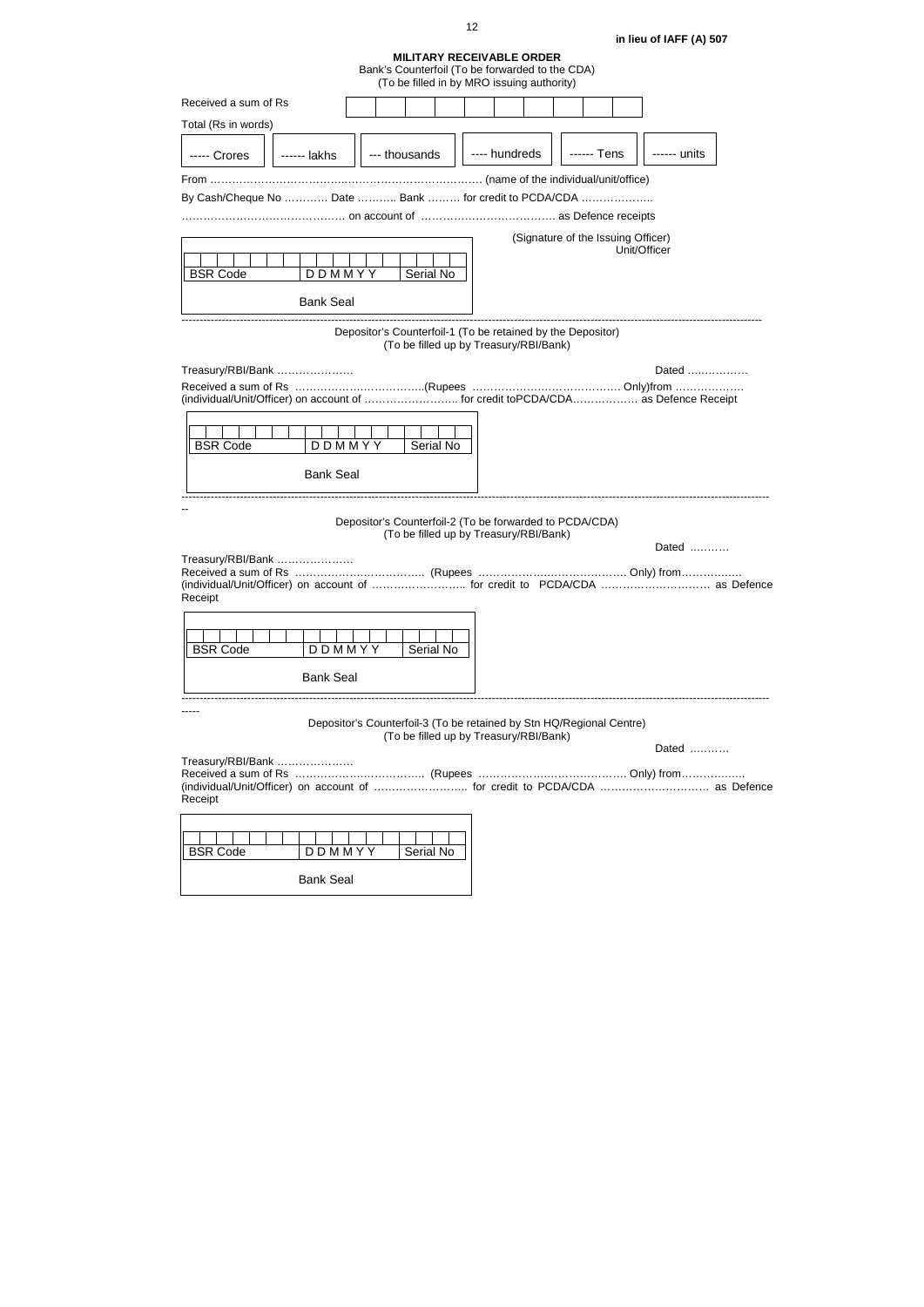## **INSTRUCTIONS FOR MRO**

 Controller General of Defence Accounts (CGDA) has nominated the following Army Principal Controllers of Defence Accounts (PCsDA)/ Controllers of Defe+ nce Accounts nce Accounts (CsDA) for accounting the contribution made in their areas of jurisdiction.

| S.<br>No | Regional<br><b>Centre</b> | <b>Polyclinic under jurisdiction of Regional Centres</b>                                                                                                                                                                                                                                                                                                                                              | Name to be<br><b>Entered in MRO</b><br><b>Army PCDA CDA</b> |
|----------|---------------------------|-------------------------------------------------------------------------------------------------------------------------------------------------------------------------------------------------------------------------------------------------------------------------------------------------------------------------------------------------------------------------------------------------------|-------------------------------------------------------------|
| 01       | Jammu                     | Mandi, Yol , Janglot (Kathua), Jammu, Udhampur, Srinagar, Samba,<br>Akhnoor, Leh, Rajouri, Pathankot, Bakhloh                                                                                                                                                                                                                                                                                         | PCDA(NC) Jammu                                              |
| 02       | Delhi                     | Delhi Cantt (BHDC), New Delhi (Lodhi Road), Sonipat, Panipat,<br>Yamunanagar, Kaithal, Kurushetra, Gurgaon, Faridabad, Karnal,<br>Ambala, NOIDA, Ghaziabad (Hindon)                                                                                                                                                                                                                                   | PCDA (WC)<br>Chandigarh                                     |
| 03       | Chandimandir              | Chandimandir, Gurdaspur, Cahndigarh, Hoshiarpur, Jalandhar,<br>Ludhiana, Ropar, Amritsar, Sangrur, Fatehgarh Sahib, Faridkot<br>, Firozepur, Kapurthala, Patiala, Moga, Hamirpur, Bilaspur, Una,<br>Shimla, Solan, Muktsar.                                                                                                                                                                           | PCDA (WC)<br>Chandigarh                                     |
| 04       | Jaipur                    | Jhunjhunu, Jaipur, Kota, Nagaur, Alwar, Bhartatpur, Sikar, Hindaun<br>City, Churu, Bikaner, Sriganganagar, Bhatinda, Mansa, Fatehabad,<br>Sirsa, Hisar, Jind, Bhiwani, Rohtak, Jhajjar, Rewari, Narnaul                                                                                                                                                                                               | CDA(SWC) Jaipur                                             |
| 05       | Pune                      | Ahmedabad, Vadodra, Jamnagar, Bhind, Bhopal, Gwalior, Saugar,<br>Ahmedanagar,<br>Jhansi, Orai, Panaji, Satra, Kolhapur,<br>Morena,<br>Pune, Nagpur, Akola, Sholapur, Deolali, Aurangabad, Mumbai(Navy),<br>Mumbai(Upanagar), Miraj (Sangli), Chiplun, Sindgdurg, Thane<br>(Nerul), Amaravati, Buldana, Jalgaon, Osamanabad, Mahad, Latur,<br>Barmer(Jalipa), Jaisalmer, Jodhpur, Pali, Udaipur, Ajmer | PCDA(SC) Pune                                               |
| 06       | Lucknow                   | Meerut, Agra, Bareilly, Lucknow, Muzaffarnagar, Etawah, Fatehgarh,<br>Kanpur,<br>Mathura,<br>Saharanpur(Sarsawa),<br>Shanhjahanpur,<br>Bulandashar, Etah, Mainpuri, Aligarh, Badaun, Firozabad, Akbarpur<br>Matti, Raibereilly, Deharadun, Kotdwara, Pauri Garhwal, Almora,<br>Haldwani, Pithoragarh, Roorkee, Karanprayag                                                                            | PCDA(CC)<br>Lucknow                                         |
| 07       | Kolkata                   | Krishnanagar, Lebong(Darjeeling), Kolkata, Bardwan, Bangdubi,<br>Barrackpore, Salt Lake, Midnapur, Gangtok                                                                                                                                                                                                                                                                                            | CDA Patna                                                   |
| 08       | Patna                     | Ara, Muzaffarpur, Danapur (Patna), Gaya, Chhapra, Dharbanga,<br>Ranchi, Jamshedpur, Behrampur, Bhubaneswar, Balasore                                                                                                                                                                                                                                                                                  | CDA Patna                                                   |
| 09       | Jabalpur                  | Mhow, Jabalpur, Ghazipur, Gorakhpur, Allahabad, Fatehpur, Raipur,<br>Pratapgarh, Rewa, Faizabad, Varanasi, Balia, Deoria, Azamgarh,<br>Sulthanpur                                                                                                                                                                                                                                                     | CDA Jabalpur                                                |
| 10       | Hyderbad                  | Guntur, Secunderbad, Vishakhapatnam, Chittor, Giddalur, Golconda,<br>Vijayawada,<br>Kakinaada,<br>Dharwad,<br>Mysore,<br>Karwar,<br>Bangalore(Urban), Yalahanka, Manglore, Bijapur, Belgaum, Madikeri                                                                                                                                                                                                 | <b>CDA Secunderabad</b>                                     |
| 11       | Chennai                   | Vellore, Chennai, Tirunalveli, Coimbatore, Thiruvannamalai, Avadi,<br>Srivilliputtur, Dindigul, Wellington, Madurai, Krishnagiri, Kanchipuram,<br>Salem, Tiruchirapalali, Cuddalore,<br>Nagarcoil, Nagapattinam,<br>Tanjavur, Theni, Tuticorin, Villupuram, Port Blair                                                                                                                                | CDA Chennai                                                 |
| 12       | Kochi                     | Trivandrum, Kannur, Palakkad, Kochi, Pathannathitta, Kozhikode,<br>Alleppey, Quilon, Trissur, Kotnayam, Perintalamann                                                                                                                                                                                                                                                                                 | CDA Kochi                                                   |
| 13       | Guwahati                  | Guwahati, Jorhat, Masimpur, Shilong, Zakhama(Kohima), Dimapur,<br>Aizwal, Imphal(Leima Khong), Agartala                                                                                                                                                                                                                                                                                               | <b>CDA Guwahati</b>                                         |